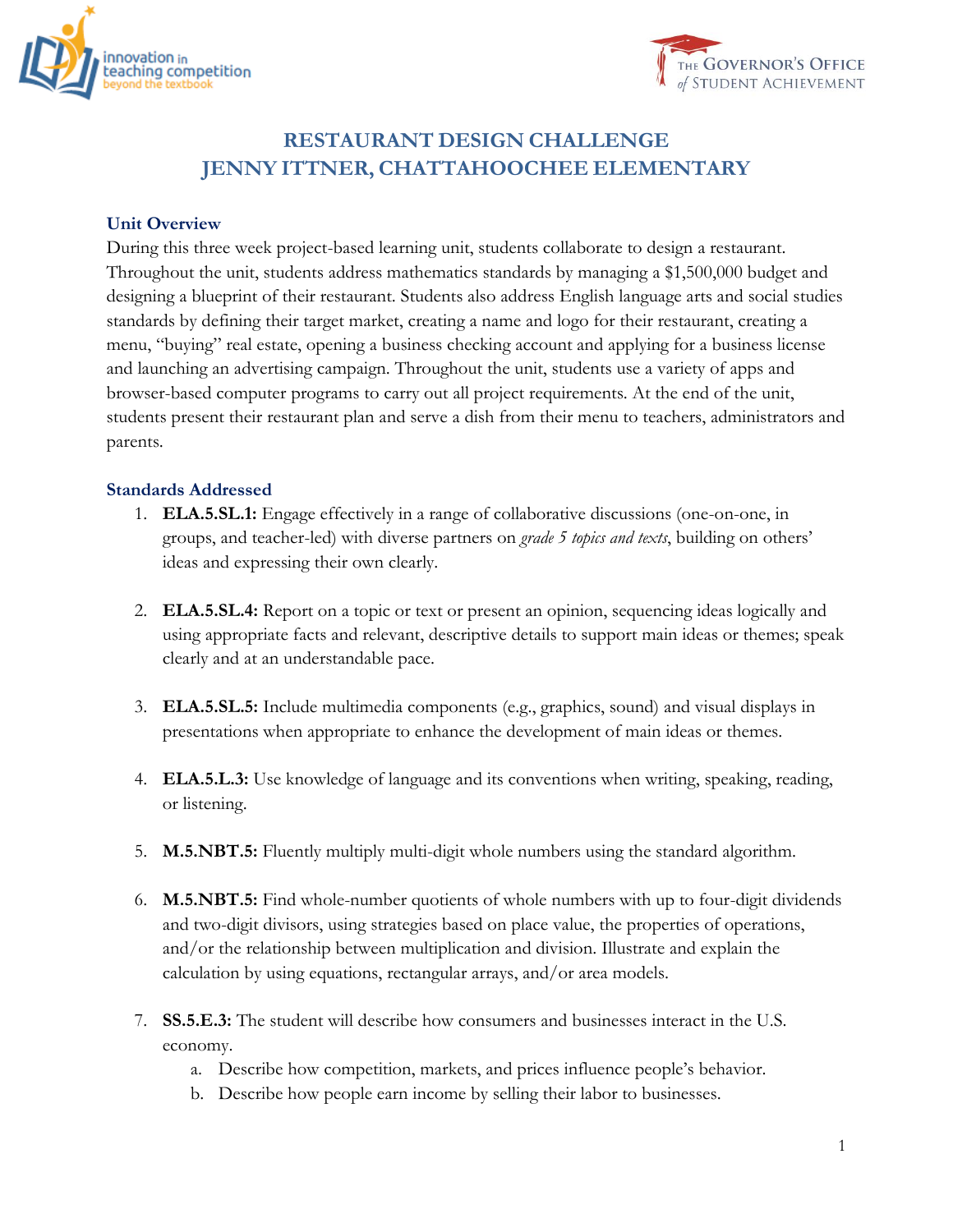c. Describe how entrepreneurs take risks to develop new goods and services to start a business.

# **Day One – Restaurant Challenge Introduction**

## **Standards Addressed:** 1

- 1. Inform students they will be working in teams and designing a new restaurant for the community.
- 2. Divide students into teams of two to four students based on student learning styles and academic strengths. Make sure each group has members who can utilize their talents to successfully perform the required tasks. Inform students that each group member will have one (or more) of the following primary job responsibilities:
	- Owner

Chef

• Architect

• Designer

Manager

- Marketing Consultant
- 3. Use the **Project Design PowerPoint** to review elements of the unit and introduce the challenge.
- 4. Review the **Project and Presentation Requirements** and distribute project rubric.
- 5. Use the remaining time for students to discuss and brainstorm ideas for the project in their groups.

# **Day Two – Brainstorming**

# **Standards Addressed:** 1, 2, 3

- 1. Have teams work on the **Designing a Restaurant Brainstorming Sheet**.
- 2. Allow students time to conduct research using the computer lab, laptops, tablets, or other personal electronic devices.

# **Day Three, Four and Five – Material Overview**

**Standards Addressed:** 1, 3, 4, 5, 6, 7

- 1. Distribute packet\* of all project materials and planning sheets. This packet should include the **Real Estate Activity Sheet, Name and Logo Activity Sheet, Food Activity Sheet, Menu Activity Sheet, Advertising Activity Sheet, Helpful Links and Websites Restaurant Fakebook Template,** and **Checks and Balance Sheet**.
- 2. Have students begin working on their restaurant plan.